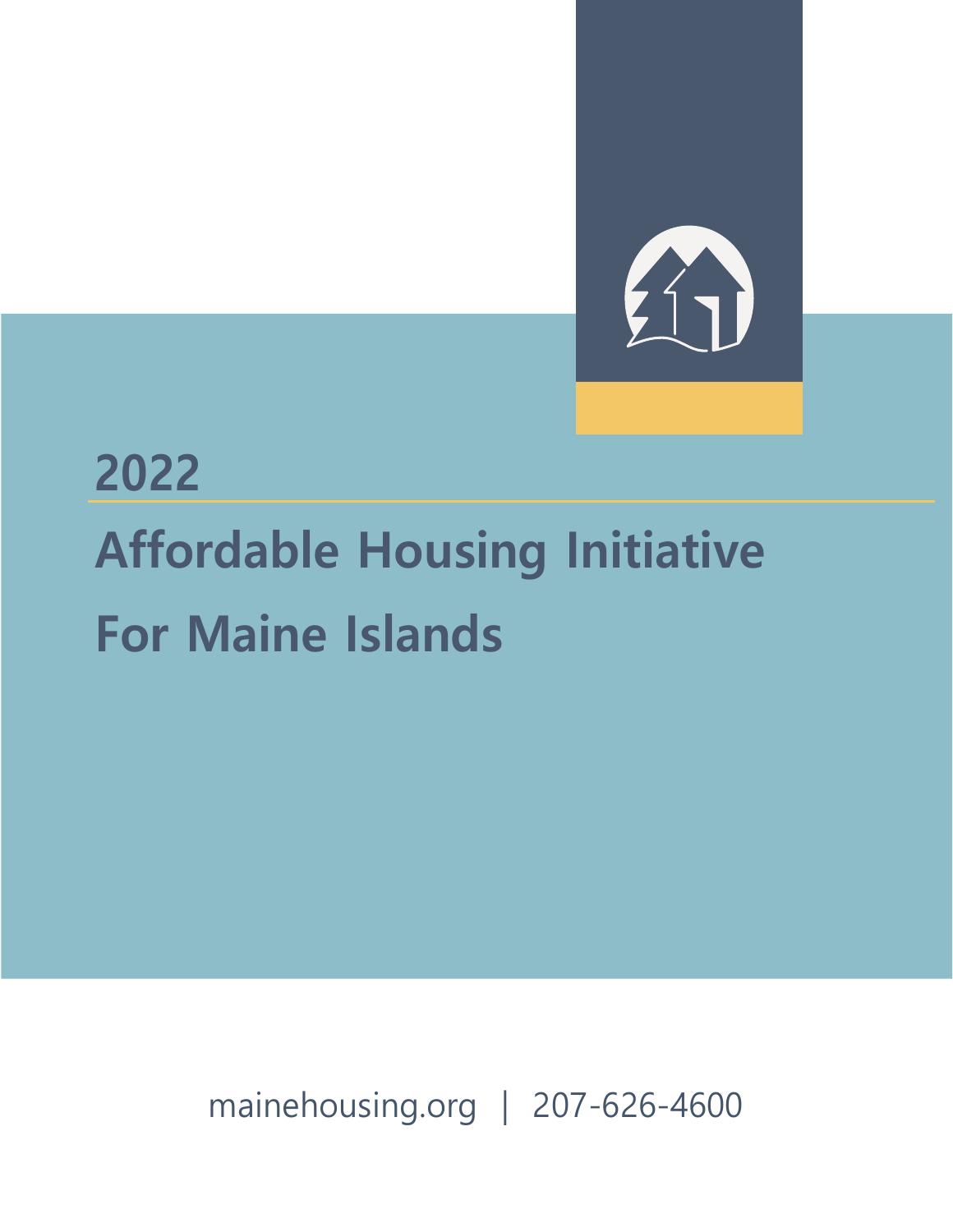## **2022 Affordable Housing Initiative for Maine Islands**

MaineHousing is making zero interest forgivable loan funding available from the proceeds of taxable/tax-exempt bonds issued by MaineHousing pursuant to the Maine Energy, Housing and Economic Recovery Program, 30-A M.R.S.A. c. 201, sub-c. 7-A (Part E Bonds) to finance the creation or substantial rehabilitation of affordable multi-family rental housing units located on Maine's island communities.

Rental housing units must remain as rental housing for a minimum of 45 years and must be leased to full-time island residents as their primary residence.

For purposes of this program, substantial rehabilitation is defined as the acquisition and rehabilitation of an existing structure in which the cost of the rehabilitation (as deemed necessary by MaineHousing) averages at least \$50,000 per unit. Displacing tenants in existing rental housing is prohibited. Existing tenants must be allowed to remain in their units; to facilitate this, MaineHousing will allow existing tenants to remain in their units even if their income is greater than allowed by this program and MaineHousing will limit rent increases to existing tenants to no more than 5% annually for three (3) years from the date the project's rehabilitation is complete as determined by MaineHousing. Upon unit turn-over, tenant incomes and rents will be limited as described herein.

The amount awarded to the development will be the lesser of the amount necessary to achieve feasibility or the per unit limitations outlined in this offering. MaineHousing reserves the right to offer paying loans to projects that have sufficient cash flow to support such a loan in addition to any zero interest forgivable loan needed to make the project feasible.

MaineHousing reserves the right to suspend or terminate the Program at any time and to cease processing any project application prior to issuing a term sheet. MaineHousing is under no obligation to finance a project until a term sheet has been issued by MaineHousing and accepted by the applicant in accordance with its terms.

**MaineHousing reserves the right to award all, a portion, or none of the available subsidy amount during this offering of subsidy, depending on the quality and merits of the applications received.**

#### **Program Requirements**

| Application submission           | Applications will be accepted on a first-come, first-served<br>basis. Projects that currently have a valid Notice to<br>Proceed or financing commitment from MaineHousing are<br>not eligible to apply. |
|----------------------------------|---------------------------------------------------------------------------------------------------------------------------------------------------------------------------------------------------------|
| Maximum Forgivable Loan amount   | Up to $$840,000$ per project                                                                                                                                                                            |
| Maximum Forgivable Loan per unit | \$210,000. MaineHousing may in its discretion allow an<br>organization to exceed this limit for a project with<br>justifiable unusual and extreme costs.                                                |
| Terms/Conditions                 | Funds disbursed under this program will be structured as<br>zero interest forgivable loans with a mortgage on                                                                                           |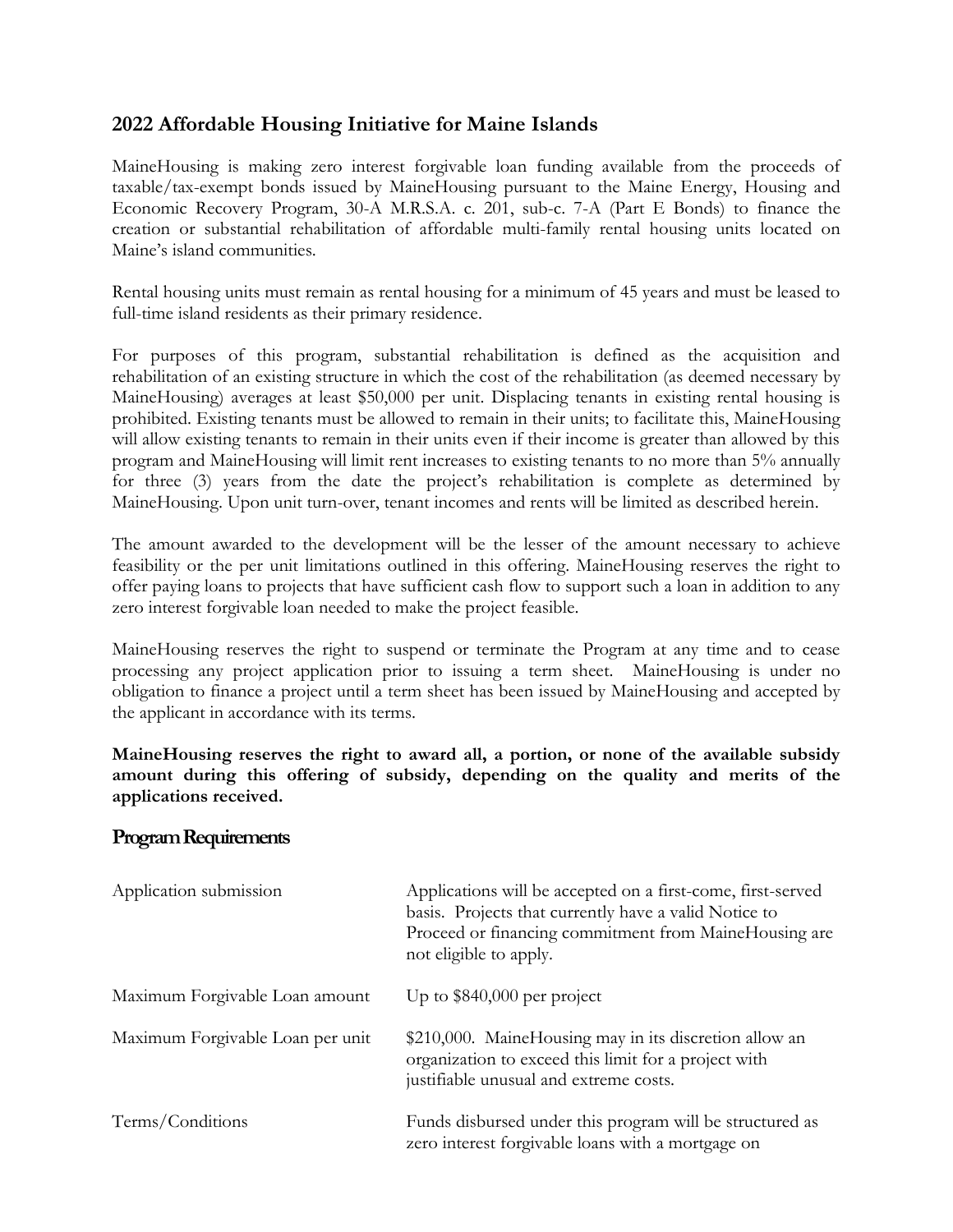|                               | the property. The MaineHousing mortgage will be in first<br>lien position unless otherwise consented to by<br>MaineHousing in writing. MaineHousing will review<br>requests for lien subordination on a case-by-case basis.                                                                                                                             |
|-------------------------------|---------------------------------------------------------------------------------------------------------------------------------------------------------------------------------------------------------------------------------------------------------------------------------------------------------------------------------------------------------|
|                               | MaineHousing will not require repayment of the<br>forgivable loan unless one of the following events occur<br>prior to the end of 45 years: (a) a sale, transfer, or<br>assignment of the property; (b) the discontinuation of<br>the intended public purpose; (c) a default under the<br>MaineHousing documents.                                       |
| Match Requirement             | 20% of the total development cost must come from non-<br>MaineHousing sources (in-kind contributions allowable)                                                                                                                                                                                                                                         |
|                               | In-kind match contributions may be in the form of real<br>property, professional services, labor, construction<br>equipment and building materials.                                                                                                                                                                                                     |
|                               | Real property - the value of the donation for<br>purposes of in-kind contributions shall be established by an<br>independent licensed appraiser.                                                                                                                                                                                                        |
|                               | Professional services and labor – the value must be<br>documented by an invoice showing the billing rate for the<br>service, the number of hours and confirmation that the<br>charges are forgiven.                                                                                                                                                     |
|                               | Construction Equipment - the value of privately-owned<br>construction equipment donated for construction may<br>not exceed its fair rental value.                                                                                                                                                                                                       |
|                               | Building materials – the value of building materials may not<br>exceed fair market value at the time of donation.                                                                                                                                                                                                                                       |
| Affordability Requirements    | Up to 120% of Area Median Income<br>Term of affordability is 45 years                                                                                                                                                                                                                                                                                   |
| Minimum Number of Units       | Two                                                                                                                                                                                                                                                                                                                                                     |
| Site Control                  | Projects must have site control.                                                                                                                                                                                                                                                                                                                        |
| <b>Construction Standards</b> | The site development and building construction shall<br>comply with the Maine Uniform Building and Energy Code<br>(MUBEC) 2015, or the newest MUBEC in effect at the<br>time of permitting, as well as all applicable local and state<br>codes, ordinances, and standards as evidenced by inspection<br>reports and/or written approval from local code |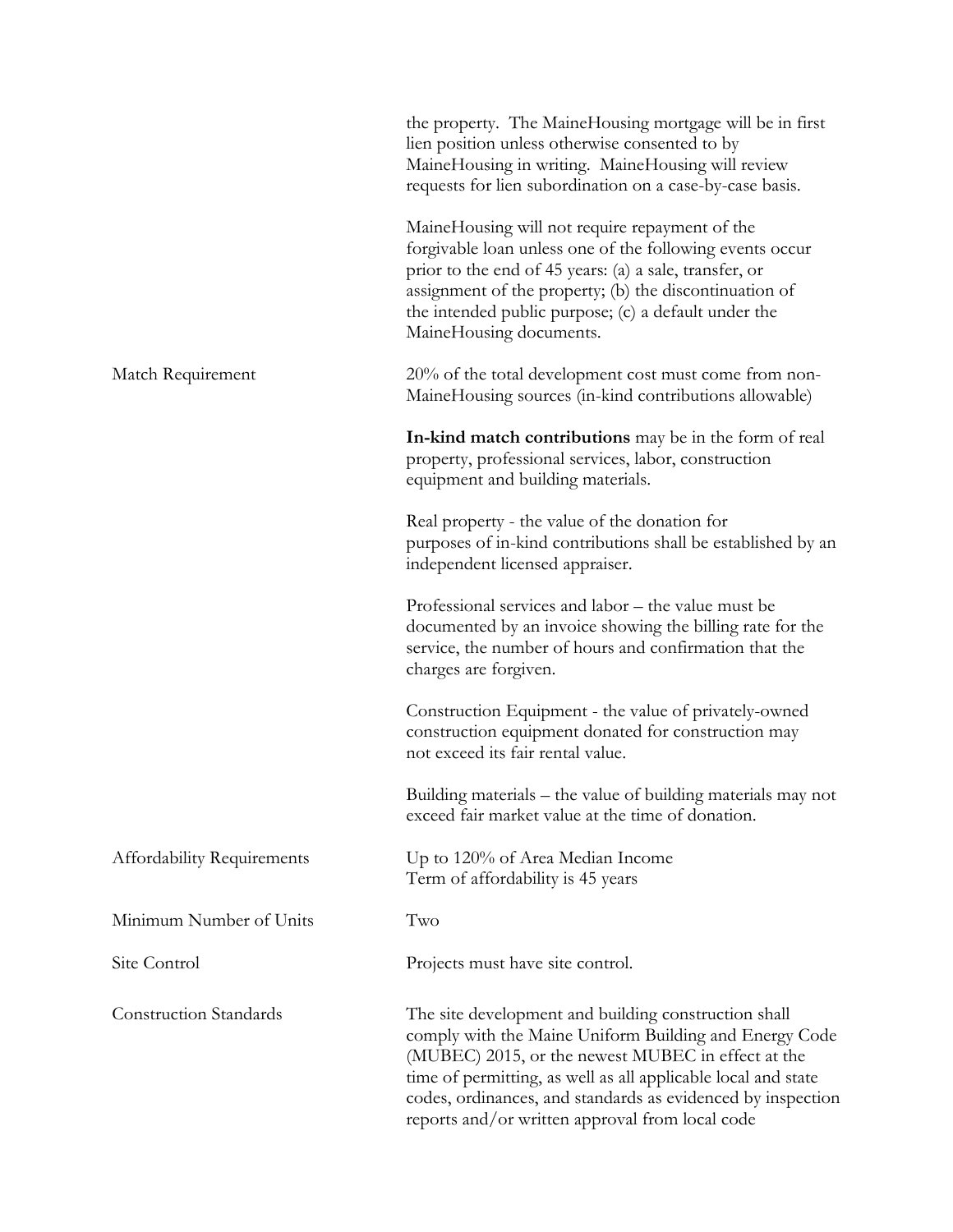|                          | enforcement officials. This applies to all municipalities<br>within the State of Maine regardless of population size.                                                                                                                                                                               |
|--------------------------|-----------------------------------------------------------------------------------------------------------------------------------------------------------------------------------------------------------------------------------------------------------------------------------------------------|
| Growth Management        | A project that involves the new construction or acquisition<br>of newly constructed residential rental property or the<br>conversion of existing buildings to residential rental<br>property must comply with the State's Growth<br>Management Law, 30-A M.R.S.A. §4349-A, as amended.              |
| <b>Energy Efficiency</b> | In addition, all new construction projects must utilize all<br>electric equipment and systems such as heat pump(s),<br>resistance heat, variable refrigerant flow, variable frequency<br>drives or other non-fossil fuel systems for heating, domestic<br>hot water, cooking and any cooling needs. |
| Eligible Islands         | Chebeague, Cliff, Frenchboro, Great Cranberry, Great<br>Diamond, Isle au Haut, Islesboro, Islesford, Long,<br>Matinicus, Monhegan, North Haven, Peaks, Swans, and<br>Vinalhaven.                                                                                                                    |
| Rules and Regulations    | Chapter 29 of MaineHousing's Rules, Multifamily<br>Development and Supportive Housing Loans and Grants                                                                                                                                                                                              |

#### **Submission Requirements**

The application (Appendix A) shall be complete and shall include the Application Proforma (available at [https://mainehousing.org/islands\)](https://mainehousing.org/islands).

The application must be emailed to Kelly Purington (kpurington @mainehousing.org) at Maine State Housing Authority.

Please contact Mark Wiesendanger in the Development Department at [mwiesendanger@mainehousing.org](mailto:mwiesendanger@mainehousing.org) if you have any questions or need additional information.

#### **MaineHousing Non-Discrimination Policy**

*Maine State Housing Authority does not discriminate on the basis of race, color, religion, sex, sexual orientation, gender identity or expression, marital status, national origin, ancestry, physical or mental disability, age, familial status or receipt of public assistance in the admission or access to or treatment in its programs and activities. In employment, MaineHousing does not discriminate on the basis of race, color, religion, sex, sexual orientation, gender identity or expression, national origin, ancestry, age, physical or mental disability or genetic information. MaineHousing will provide appropriate communication auxiliary aids and services upon sufficient notice. MaineHousing will also provide this document in alternative formats upon sufficient notice. MaineHousing has designated the following person responsible for coordinating compliance with applicable federal and state nondiscrimination requirements and addressing grievances: Lauren Bustard, Maine State Housing Authority, 26*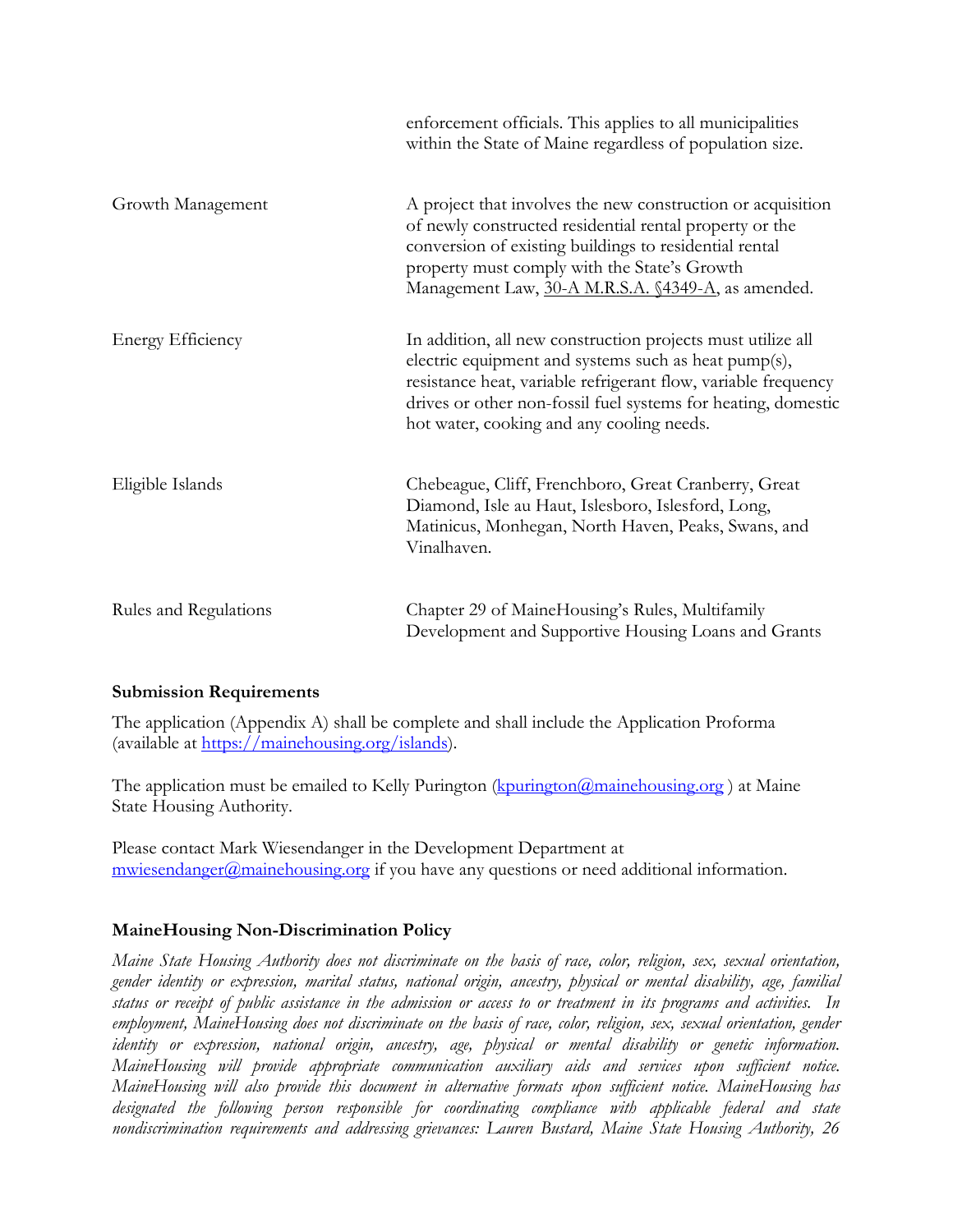*Edison Dr., Augusta, Maine 04330-4633, Telephone Number 1-800-452-4668 (voice in state only), (207) 626- 4600 (voice) or Maine Relay 711.*

**Approved:**

aut

Daniel E. Brennan Director May 4, 2022